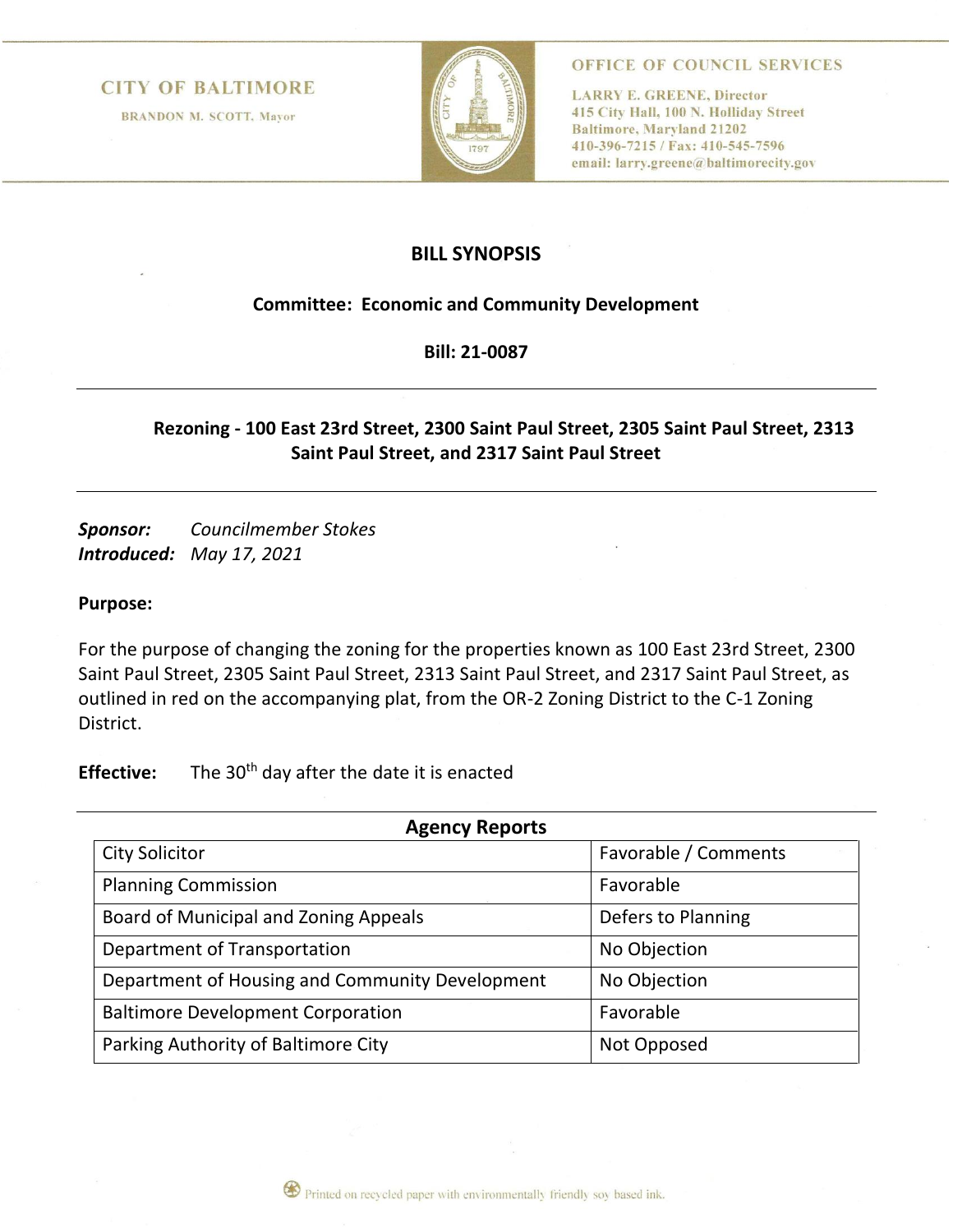# **Analysis**

# **Current Law**

Article 32 – Zoning; Zoning District Map Sheet 36. Baltimore City Revised Code (Edition 2000).

Under § 5-508(b)(1) of Article 32 – Zoning, and the State Land Use Article, the City Council may approve a rezoning based on a finding that there was either:

- (1) a substantial change in the character of the neighborhood where the property is located; or
- (2) a mistake in the existing zoning classification.

## **Background**

The bill would change the zoning for the properties known as 100 East 23rd Street, 2300 Saint Paul Street, 2305 Saint Paul Street, 2313 Saint Paul Street, and 2317 Saint Paul Street. The properties are situated in the Old Goucher College National Register Historic District. The area is primarily residential mixed-use and residential, with some scattered institutional and commercial uses.

The properties are currently being used as follows:

- 2300 Saint Paul Street was built in the late 1800s as a campus building for Goucher College and is now occupied by the Maryland Geological Survey.
- 2305 Saint Paul Street is currently a surface parking lot. The structure was demolished in the latter half of the 1900s.
- 2313 Saint Paul Street, a historic landmark known as Goucher House, is home to Alpha Phi Alpha Fraternity Inc.'s national headquarters.
- 2317 Saint Paul Street, the former Federal Land Bank of Baltimore, was redeveloped into loft apartments in 2010.
- 100 East 23rd Street is home to the James E. Hooper House that was recently redeveloped into a space for creative arts uses.

During the Transform Baltimore comprehensive zoning, subject properties retained their officeresidential zoning with an updated category of OR-2 that reflected the building typology and use, effective on June 5, 2017.

\_\_\_\_\_\_\_\_\_\_\_\_\_\_\_\_\_\_\_\_\_\_\_\_\_\_\_\_\_\_\_\_\_\_\_\_\_\_\_\_\_\_\_\_\_\_\_\_\_\_\_\_\_\_\_\_\_\_\_\_\_\_\_\_\_\_\_\_\_\_\_\_\_\_\_\_\_\_\_\_\_\_\_\_\_\_\_\_\_\_\_\_\_\_\_\_\_\_\_\_\_